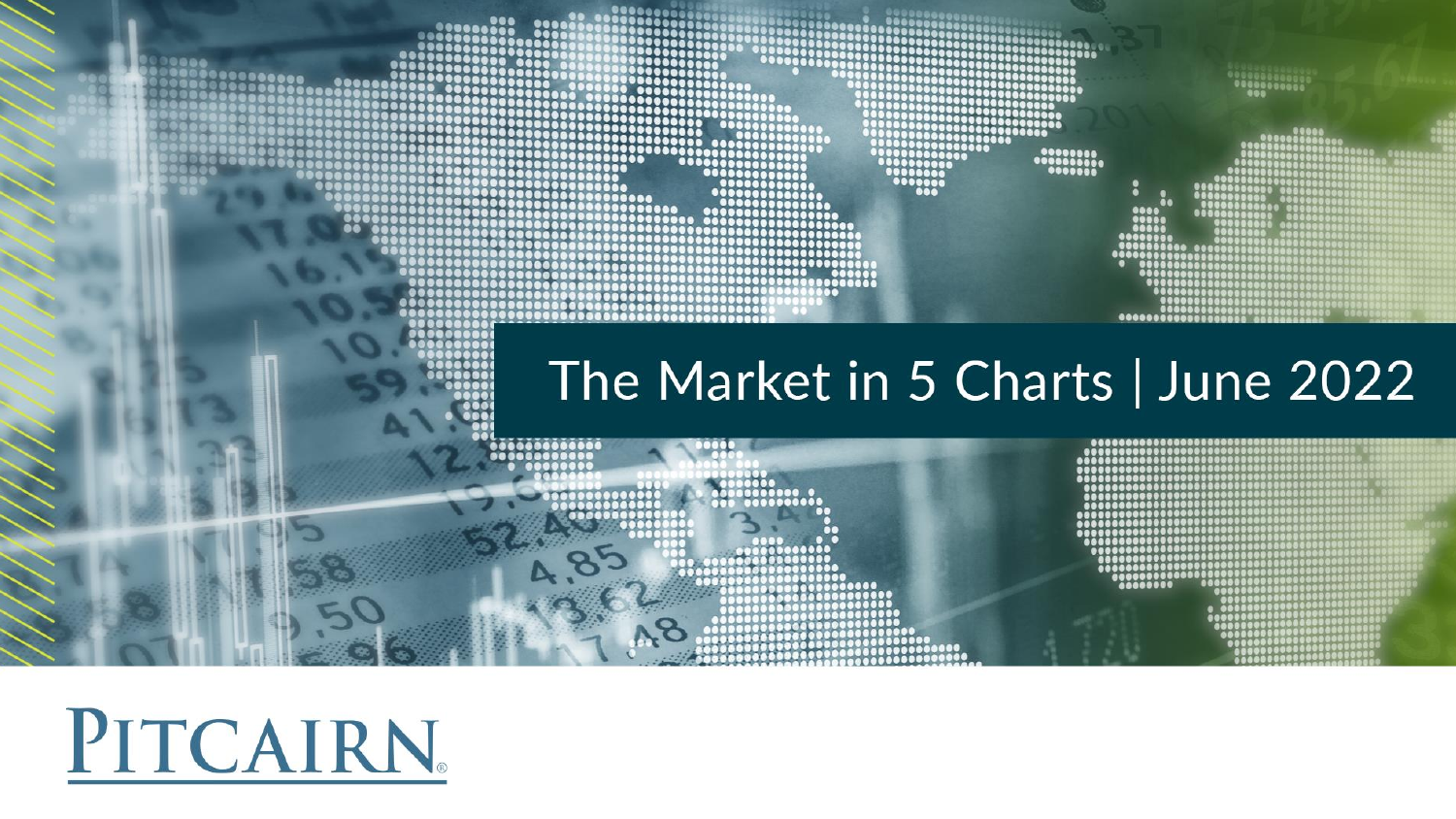## The Market Attempted to Rally in May



## **History indicates calls of a market bottom are often premature**



Source: Strategas, 2022.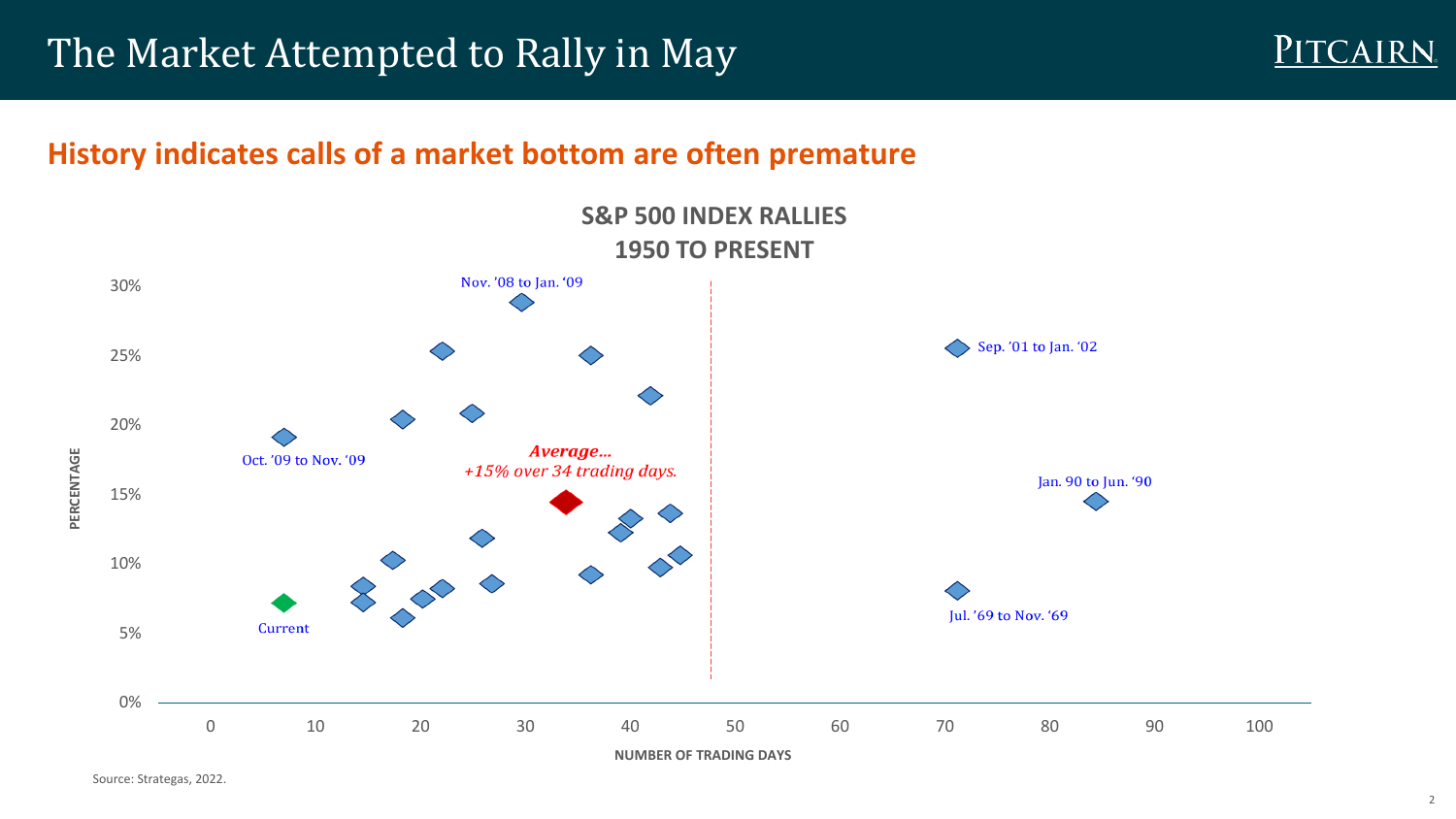#### Markets Improve in the Second Half of Mid-Term Election Years PITCAIRN

### **This year inflation will be more important than the election outcome**

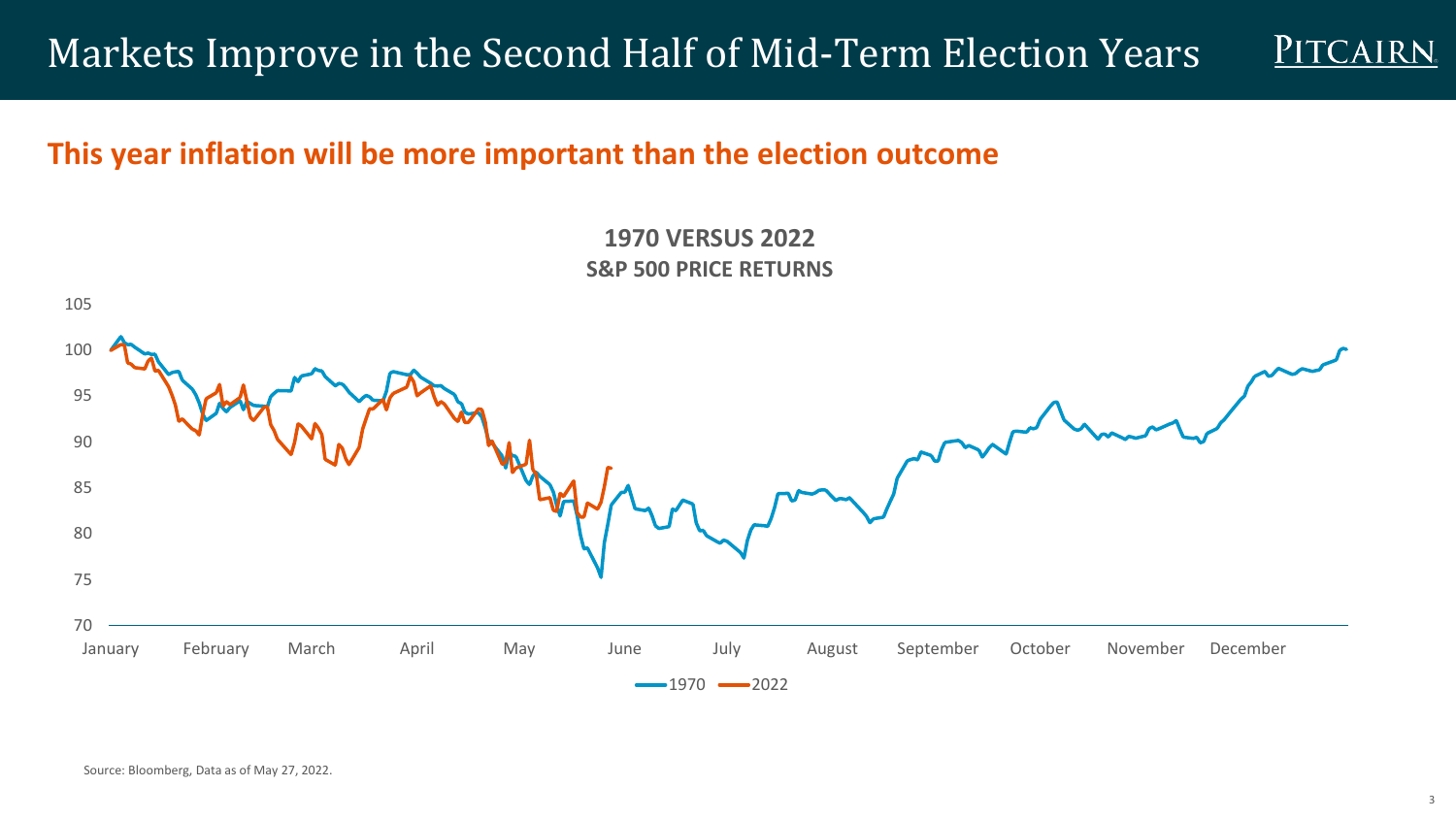## Employment Continues To Be Extremely Strong

## **Fed feels the employment picture allows latitude with respect to raising rates**



Source: Bloomberg, 2022.

PITCAIRN.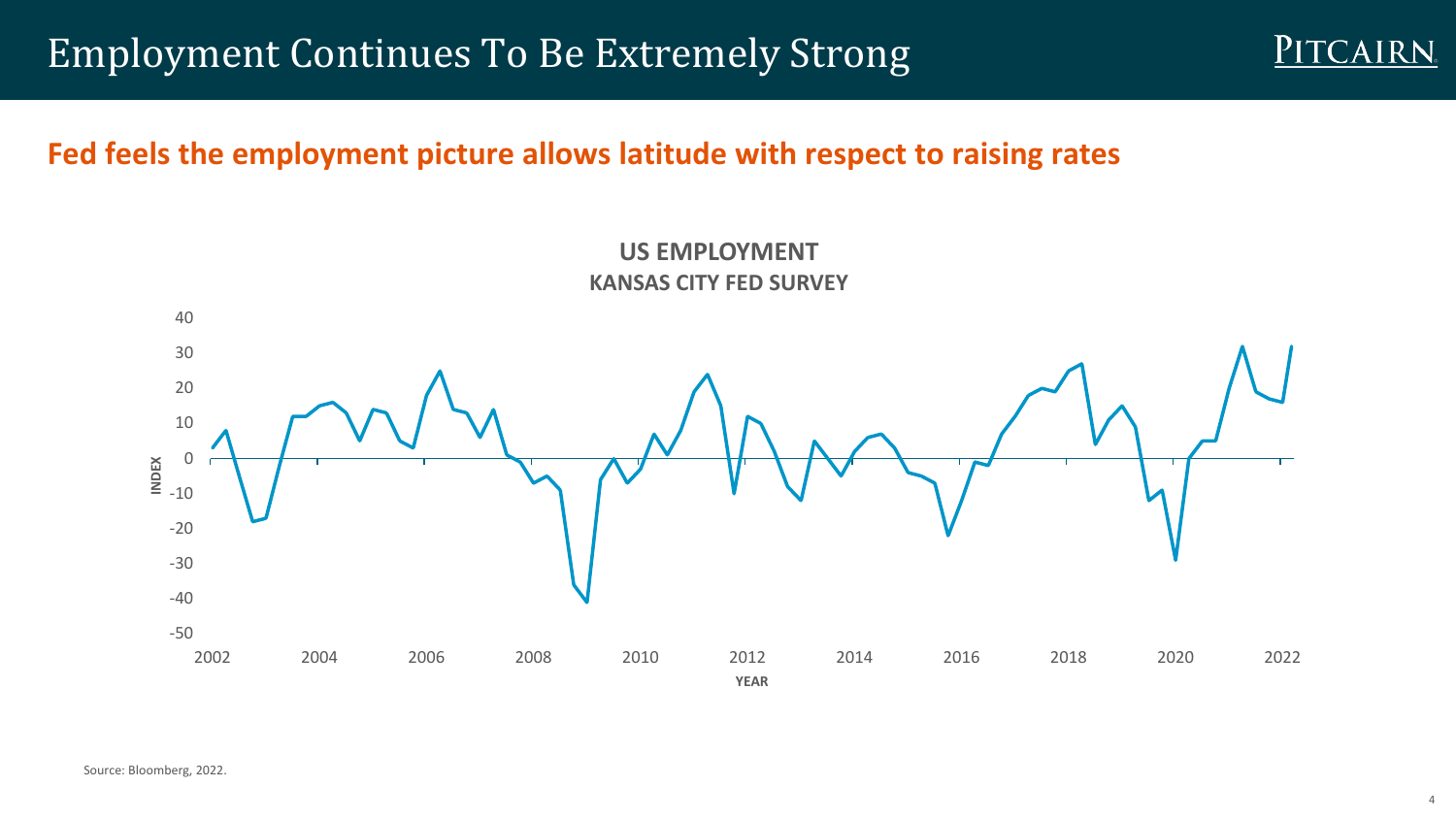

## **Central bankers and politicians are under pressure to get inflation under control**



#### **WHAT IS THE MOST URGENT ISSUE FACING THE COUNTRY TODAY?**

April 27  $M$  May 18